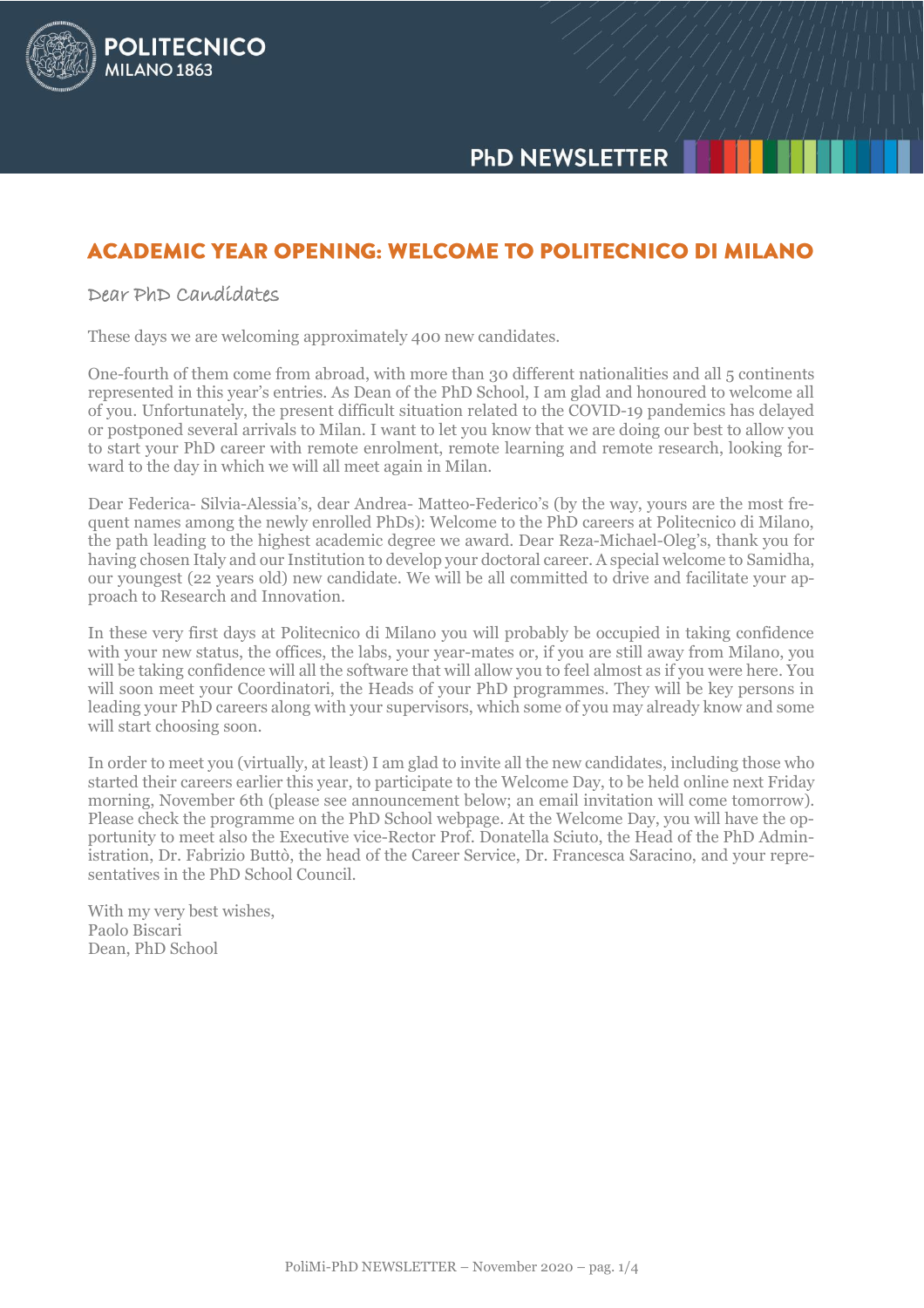## **CALLS AND EVENTS**



**PHD WELCOME DAY 2020** 6 November 2020

[Online event](http://tiny.cc/PhDWelcomeDay) on Teams Platform

### [PROGRAMME](http://www.dottorato.polimi.it/uploads/media/PhD_Welcome_2020.pdf)

- 09.30 Welcome
	- Donatella Sciuto Executive Vice-Rector, Politecnico di Milano
- 09.50 Politecnico di Milano and PhD School Presentation Paolo Biscari — Dean, PhD School
- 10.20 PhD Service presentation
- Fabrizio Butto' Head, PhD Service
- 10.40 PhD Placement Program
- Francesca Saracino Head, Career Service 11.00 Meeting with PhD Candidates' representatives
- PhD representatives at PhD School Council and at C.U.G
- $\bullet$  11.15 Q & A

All PhD Candidates are kindly invited to the event Please registe[r here](https://tinyurl.com/y263oloo)

6th November 2020



### **CALL FOR PHD TUTORING SERVICES 2021**

A selection procedure is open for the constitution of a list of tutors available to provide tutoring services.

The applications can be submitted by students enrolled in a PhD programme at the Politecnico di Milano.

The application for admission to the selection procedure **must be sent only through the application**

**"Application form" > "Selection procedures"**, available in the online services of Politecnico di Milano.

All the applications must be received **no later than Midday (12.00 Italian time) on 4th December 2020**, otherwise they will be considered inadmissible.

The call is available in **this webpage** 

Deadline: 4th December 2020



90

40

### **PHD JOB MENTORING DAY**



Join the "PhD Job Mentoring Day" on November 18th. The event will be a **group mentoring with companies**: during this activity, you will join 30-minute sessions with company managers, playing job roles in line with your own study path. Know more about job roles, career opportunities suitable for you and boost your network! The event will be held in English. Register [here](https://www.careerservice.polimi.it/en-US/Meetings/Home/Index/?eventId=21925)

18th November 2020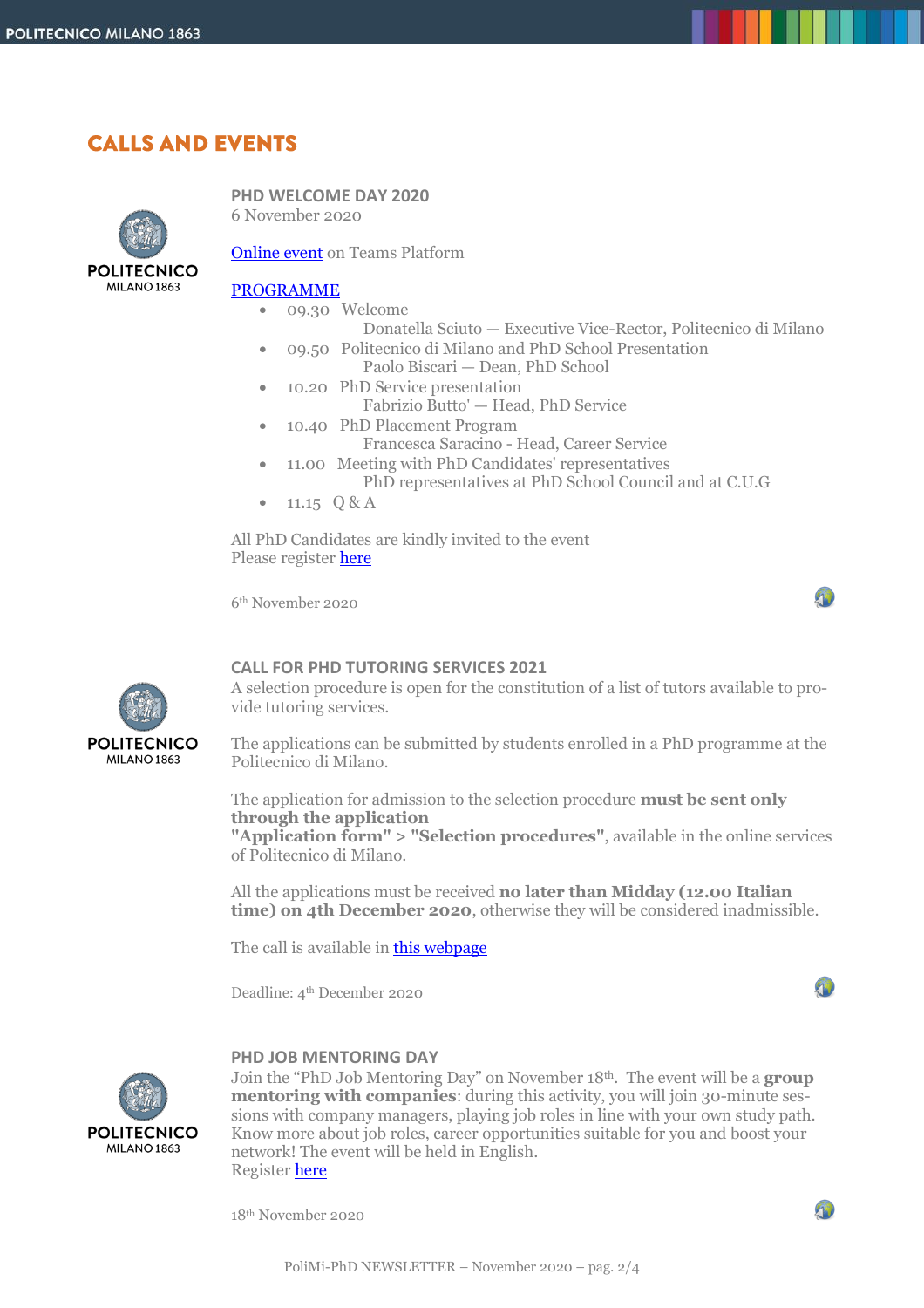

### **GABRIELE CORBELLI GRANT (ROTARY) FOR POLIMI PHD CANDIDATES**

The Rotary Foundation and the District 2041 of Rotary International have issued a call, entitled to Dr. Gabriele Corbelli, reserved for PhD candidates of the Politecnico di Milano of Italian citizenship who, on the expiry date of the call, are regularly enrolled in one of the following three doctoral cycles: XXXIV, XXXV or XXXVI. The Dr. Gabriele Corbelli Grant amounts to \$ 30,000.00 to support the study and research abroad in one of the following fields: Healthcare and life support for people affected by disabling diseases of any kind; Prevention and health protection in time of COVID-19 and / or similar pandemic phenomena; Improving the use and access of the most disadvantaged communities to clean water.

All information, including the restrictions which apply to the accountable expenses can be found in the enclosed call. To apply please visit the [call website.](https://480ch.r.a.d.sendibm1.com/mk/mr/igrJsJ7ifEzjHQPSlJuhmhSltcAzHxWGBLz0_fEhYLp5FxwDVUqGPpfCTkT2DAV-isVOD-frA27sWhMYuX-W4Bp68nq1DpsPr1S3MhjsNA)

Deadline for applications: noon (Italian time) of Monday 30 November 2020



## **MARTINELLI PRIZE FOR BEST MASTER OR PHD THESIS IN THERTIARY SECTOR OR SOCIAL RESPONSIBILITY AREAS**

The Fondazione Fratelli Confalonieri issues a call for a prize to honor the memory of Prof. Felice Martinelli, who held the role of President of the Board of Auditors of the Foundation since its establishment.

The prize amounts to  $\epsilon$  2,500.00 (including legal fees) and is aimed to the best Master's or Doctoral thesis in the areas of the Tertiary Sector or Corporate Social Responsibility.

Eligible thesis must have been discussed between 1 January 2019 and 1 April 2020. For further information and to learn how to apply please inspect the enclosed call (in Italian).

Deadline: 30 April 2020



**FONDAZIONE FRATELLI CONFALONIERI SCHOLARSHIPS (PHD AND POST-DOC)** The Fondazione Fratelli Confalonieri opened the usual call for PhD and Post-Doc Scholarships: [Quattro borse per dottorandi di ricerca delle università milanesi](http://www.dottorato.polimi.it/fileadmin/files/dottorato/newsletter/allegati/2020_10/BandoConfalonieri_2020-2021.pdf) [2020-2021](http://www.dottorato.polimi.it/fileadmin/files/dottorato/newsletter/allegati/2020_10/BandoConfalonieri_2020-2021.pdf) and Otto borse per ricerca post-[dottorale da svolgersi presso universita'](http://www.dottorato.polimi.it/fileadmin/files/dottorato/newsletter/allegati/2020_10/Bando_Post-Doc_2020-2021.pdf)  [milanesi 2020-2021](http://www.dottorato.polimi.it/fileadmin/files/dottorato/newsletter/allegati/2020_10/Bando_Post-Doc_2020-2021.pdf)

Deadline: Nov.14th, 2020 (you must apply digital and by mail too!!)





## **PRESENTATION OF STUDY AND RESEARCH OPPORTUNITIES IN THE USA OFFERED BY THE FULBRIGHT COMMISSION**

Presentation of study and research opportunities in the USA offered by the Fulbright Commission, a binational body jointly established by the Italian Government and the US Government.

The first part of the meeting will focus on the US academic system, with particular attention to graduate opportunities (Masters and Doctorates) for graduate students (Bachelor's or Master's degree). How to choose courses, the structure of the programme, timing and requirements for sending applications, entry visas and financial support will also be explained.